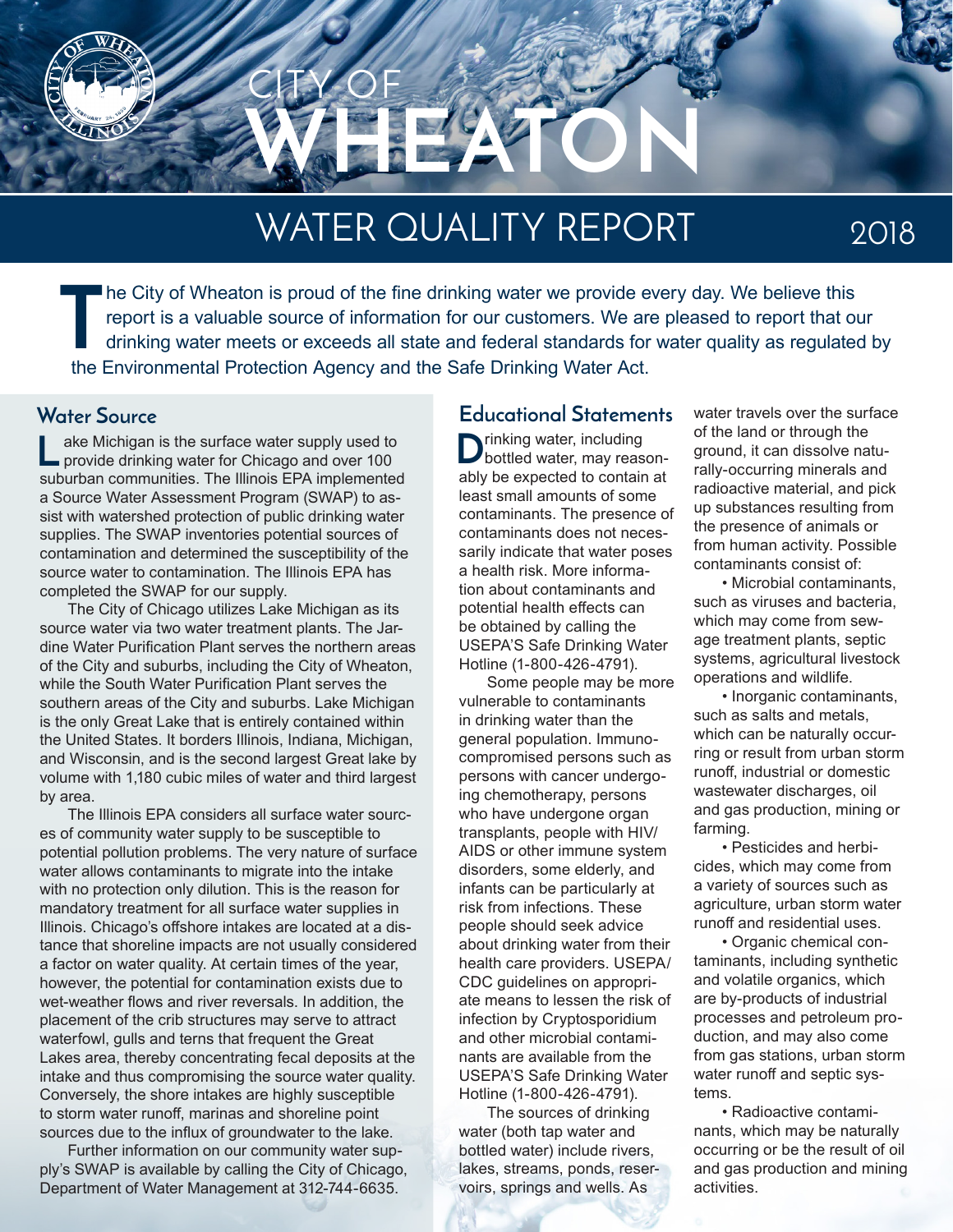# **Water Quality Tables Glossary of Terms**

The tables show the results of our waterquality analyses based on tests done in 2018. Every regulated contaminant that was detected in the water, even in the most minute traces, is listed here. Not listed are over 100 substances that were tested for, but were not detected. Certain contaminants are monitored less than once per year because the concentrations of these contaminants do not change frequently.

Some of our data, though accurate, is more than one year old. The City of Wheaton maintains six emergency backup wells. No water from these emergency backup wells was used in 2018 to supply the finished drinking water. If you would like more information on these results, contact the Water Division.

**No water quality violations were recorded for this facility during the 2018 reporting period.**

#### **Water Quality Table Footnotes**

**Turbidity -** A measure of the cloudiness of water. This is monitored because it is a good indicator of water quality and the effectiveness of the filtration system and disinfectants.

**Unregulated contaminants -** Maximum

contaminant levels (MCL) for some contaminants have not been established by either state or federal regulations, nor has the mandatory health effects language. The purpose for monitoring unregulated contaminants is to assist USEPA in determining the occurrence of unregulated contaminants in drinking water, and whether future regulation is warranted.

**Fluoride -** Added to the water supply to help promote strong teeth. The Illinois Department of Public Health recommends an optimal fluoride level of 0.7 mg/L with a range of 0.6 mg/L to 0.8 mg/L.

**Sodium -** There is no state or federal MCL for sodium. Monitoring is required to provide information to consumers and health officials concerned about sodium intake due to dietary precautions. If you are on a sodium-restricted diet, you should consult a physician about this level of sodium in the water.

**Maximum Contaminant Level Goal (MCLG):** The level of a contaminant in drinking water below which there is no known or expected risk to health. MCLGs allow for a margin of safety.

**Maximum Contaminant Level (MCL):** The highest level of a contaminant that is allowed in drinking water. MCLs are set as close to the MCLGs as feasible using the best available treatment technology.

**Highest Level Detected:** Represents the highest single sample reading of a contaminant of all the samples collected.

**Range of Detections:** Represents a range of individual sample results, from lowest to highest that were collected during the calendar year.

**Date of Sample:** If a date appears in this column, the Illinois EPA requires monitoring for this contaminant less than once per year because the concentrations do not frequently change. If no date appears in the column, monitoring for this contaminant was conducted during the calendar year.

**Action Level (AL):** The concentration of a contaminant that triggers treatment or other required actions by the water supply.

**Treatment Technique (TT):** A required process intended to reduce the level of a contaminant in drinking water.

**%pos/mo:** Percent of positive samples per month.

**Parts Per Million (ppm):** Equivalent to milligrams per liter. One part per million is comparable to one penny in \$10,000.

**Parts Per Billion (ppb):** Equivalent to micrograms per liter. One part per billion is comparable to one penny in \$10,000,000.

**NTU:** Nephelometric Turbidity Unit, used to measure cloudiness in drinking water.

**%≤0.3 NTU:** Percent of samples less than 0.3NTU.

**pCi/L:** Picocuries per liter, used to measure radioactivity.

**nd:** Not detectable at testing limits.

**n/a:** Not applicable.

**Maximum Residual Disinfectant Level Goal (MRDLG):** The level of a drinking water disinfectant below which there is no known or expected risk to health. MRDLGs do not reflect the benefits of the use of disinfectants to control microbial contaminants.

**Maximum Residual Disinfectant Level (MRDL):** The highest level of a drinking water disinfectant allowed in drinking water. There is convincing evidence that addition of a disinfectant is necessary for control of microbial contaminants.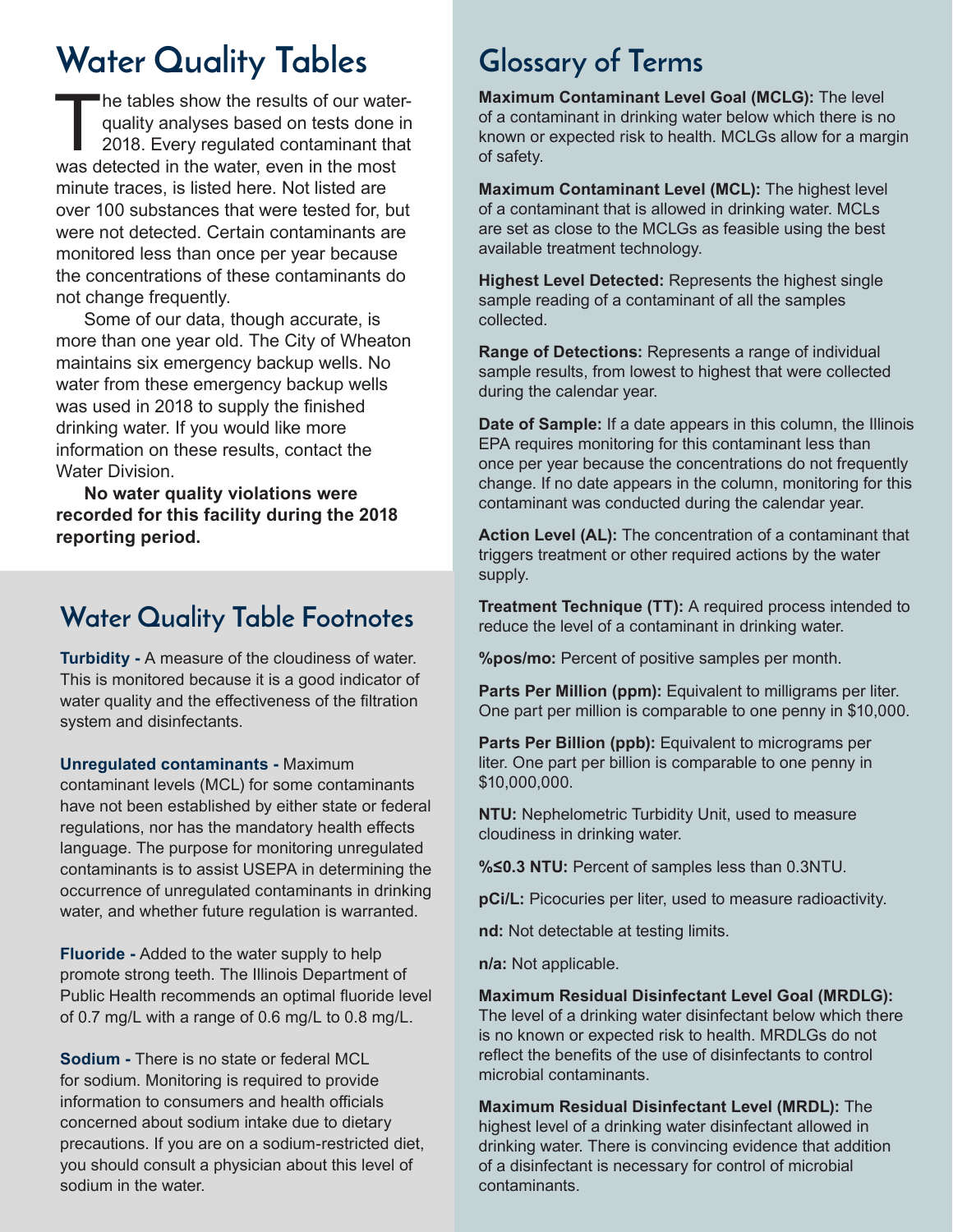## **2018 Water Quality Results for Monitoring by the City of Wheaton**

| <b>Contaminant (units)</b>                   | <b>MCLG</b>                                   | <b>MCL</b>                                             | <b>Highest Level</b><br>found                     | Range of<br>detections                                                      | Date of<br>sample | <b>Violation</b>         | <b>Typical source of contaminant</b>       |  |  |  |  |  |
|----------------------------------------------|-----------------------------------------------|--------------------------------------------------------|---------------------------------------------------|-----------------------------------------------------------------------------|-------------------|--------------------------|--------------------------------------------|--|--|--|--|--|
| <b>Disinfection/Disinfectant By-Products</b> |                                               |                                                        |                                                   |                                                                             |                   |                          |                                            |  |  |  |  |  |
| Chlorine (ppm)                               | MRDLG=4                                       | $MRDL=4$                                               | 1.0                                               | $0.8 - 1.0$                                                                 | 12/31/2018        | $\overline{\phantom{a}}$ | Water additive used to control microbes.   |  |  |  |  |  |
| Haloacetic Acids [HAA5](ppb)                 | n/a                                           | 60                                                     | 20                                                | 10.9-25.8                                                                   | 2018              | $\overline{\phantom{a}}$ | By-product of drinking water disinfection. |  |  |  |  |  |
| Total Trihalomethanes [TTHM]<br>(ppb)        | n/a                                           | 80                                                     | 38                                                | 18.94-59.8                                                                  | 2018              | $\overline{\phantom{a}}$ | By-product of drinking water disinfection. |  |  |  |  |  |
| <b>MCLG</b>                                  | <b>Total</b><br><b>Coliform</b><br><b>MCL</b> | <b>Highest</b><br><b>Percent of</b><br><b>Positive</b> | <b>Fecal</b><br><b>Coliform or</b><br>E. Coli MCL | <b>Total No. of Positive</b><br>E. Coli or Fecal<br><b>Coliform Samples</b> |                   | <b>Violation</b>         | <b>Typical source of contaminant</b>       |  |  |  |  |  |
| <b>Coliform Bacteria</b>                     |                                               |                                                        |                                                   |                                                                             |                   |                          |                                            |  |  |  |  |  |
| $\mathbf 0$                                  | 5% (%pos/<br>mo)                              | 1.6%                                                   | n/a                                               | $\mathbf 0$                                                                 |                   | $\overline{a}$           | Naturally present in the environment.      |  |  |  |  |  |

### **2018 Water Quality Results for Monitoring by the City of Chicago**

| <b>Contaminant (units)</b>                                                                                                                                                 | <b>MCLG</b> | <b>MCL</b>                | <b>Highest Level</b><br>found    | <b>Range of</b><br>detections | Date of<br>sample | <b>Violation</b>         | <b>Typical source of contaminant</b>                                                               |  |  |  |  |
|----------------------------------------------------------------------------------------------------------------------------------------------------------------------------|-------------|---------------------------|----------------------------------|-------------------------------|-------------------|--------------------------|----------------------------------------------------------------------------------------------------|--|--|--|--|
| <b>Turbidity Data</b>                                                                                                                                                      |             |                           |                                  |                               |                   |                          |                                                                                                    |  |  |  |  |
| Turbidity (NTU/Lowest<br>Monthly %≤0.3NTU)                                                                                                                                 | n/a         | <b>TT</b><br>(95%≤0.3NTU) | 100.0%<br>(Lowest)<br>Monthly %) | 100%-100%                     |                   |                          | Soil runoff.                                                                                       |  |  |  |  |
| Turbidity (NTU/Highest<br>Single Measurement)                                                                                                                              | n/a         | TT=1NTUmax                | 0.19                             | n/a                           |                   |                          | Soil runoff.                                                                                       |  |  |  |  |
| <b>Inorganic Contaminants</b>                                                                                                                                              |             |                           |                                  |                               |                   |                          |                                                                                                    |  |  |  |  |
| Barium (ppm)                                                                                                                                                               | 2           | $\mathfrak{p}$            | 0.0214                           | $0.0203 -$<br>0.0214          |                   |                          | Discharge of drilling wastes; Discharge from<br>metal refineries; Erosion of natural deposits.     |  |  |  |  |
| Nitrate (as Nitrogen)(ppm)                                                                                                                                                 | 10          | 10                        | 0.42                             | $0.31 - 0.42$                 |                   |                          | Runoff from fertilizer use; Leaching from<br>septic tanks, sewage; Erosion of natural<br>deposits. |  |  |  |  |
| Nitrate & Nitrite (ppm)                                                                                                                                                    | 10          | 10                        | 0.42                             | $0.31 - 0.42$                 |                   |                          | Runoff from fertilizer use; Leaching from<br>septic tanks, sewage; Erosion of natural<br>deposits. |  |  |  |  |
| <b>Total Organic Carbon</b>                                                                                                                                                |             |                           |                                  |                               |                   |                          |                                                                                                    |  |  |  |  |
| The percentage of Total Organic Carbon (TOC) removal was measured each month and the system met all TOC removal<br>TOC [Total Organic Carbon]<br>requirements set by IEPA. |             |                           |                                  |                               |                   |                          |                                                                                                    |  |  |  |  |
| <b>Unregulated Contaminants</b>                                                                                                                                            |             |                           |                                  |                               |                   |                          |                                                                                                    |  |  |  |  |
| Sulfate (ppm)                                                                                                                                                              | n/a         | n/a                       | 27.6                             | 26.3-27.6                     |                   |                          | Erosion of naturally occuring deposits.                                                            |  |  |  |  |
| Sodium (ppm)                                                                                                                                                               | n/a         | n/a                       | 8.89                             | 8.14-8.89                     |                   |                          | Erosion of naturally occuring deposits; Used<br>as water softener.                                 |  |  |  |  |
| <b>State Regulated Contaminants</b>                                                                                                                                        |             |                           |                                  |                               |                   |                          |                                                                                                    |  |  |  |  |
| Fluoride (ppm)                                                                                                                                                             | 4           | 4                         | 0.86                             | $0.64 - 0.86$                 |                   |                          | Water additive which promotes strong teeth.                                                        |  |  |  |  |
| <b>Radioactive Contaminants</b>                                                                                                                                            |             |                           |                                  |                               |                   |                          |                                                                                                    |  |  |  |  |
| Combined Radium 226/228<br>(pCi/L)                                                                                                                                         | $\Omega$    | 5                         | 0.84                             | $0.50 - 0.84$                 | 2/11/14           | $\overline{\phantom{a}}$ | Decay of natural and man-made deposits.                                                            |  |  |  |  |
| Gross Alpha excluding radon<br>and uranium (pCi/L)                                                                                                                         | $\Omega$    | 15                        | 6.6                              | $6.1 - 6.6$                   | 2/11/14           | $\overline{a}$           | Decay of natural and man-made deposits.                                                            |  |  |  |  |